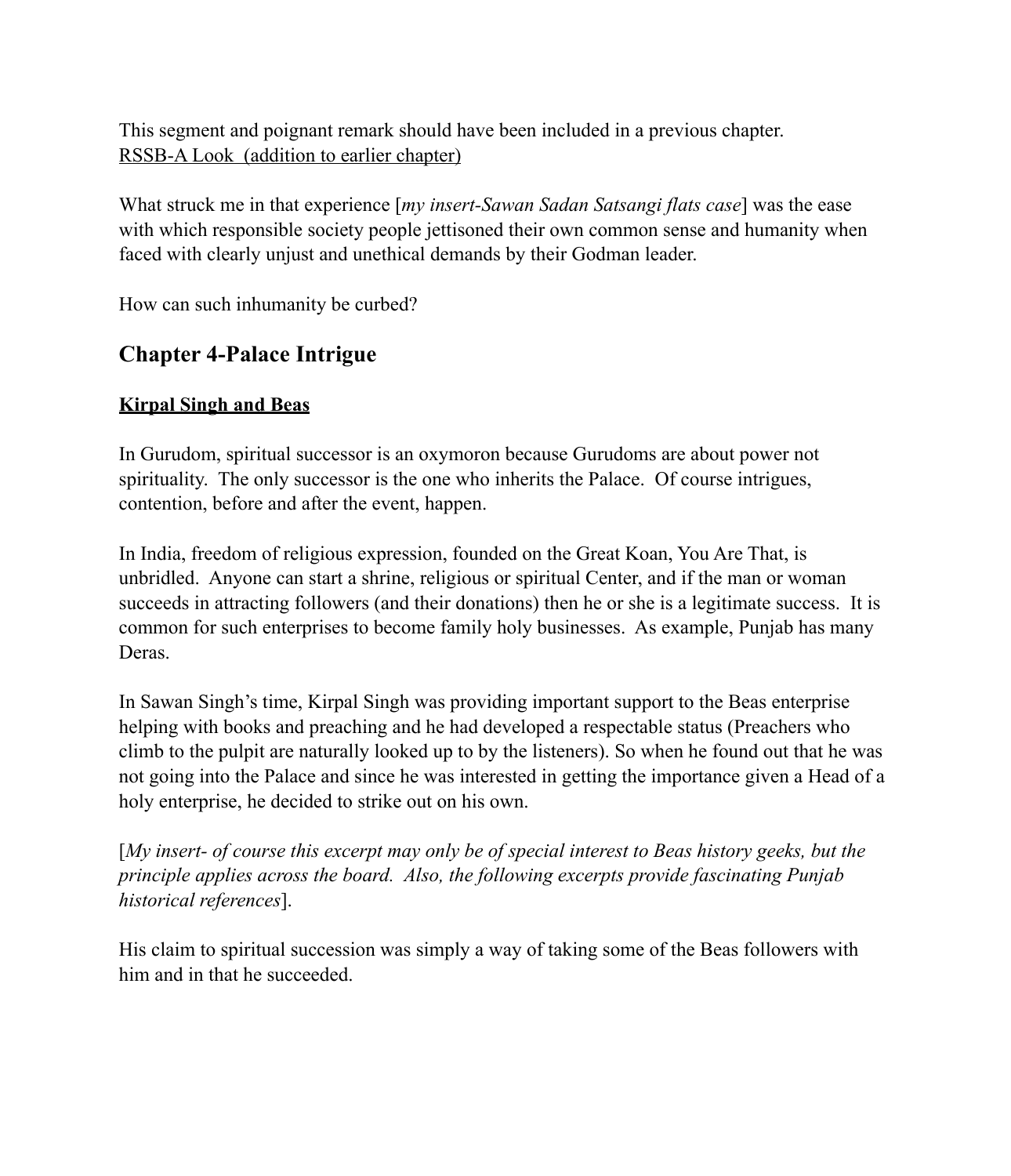The subsequent letter legal tangle was another attempt by the parties to be one-up and in that Beas succeeded.

I can imagine that a Ruler as part of the Succession machinations sends one of the Contenders into exile so that he can transfer the rule to his family (in this case via a loyal servant) without too much commotion among the Subjects.

But I would imagine that both the Contender being exiled, and the Servant being asked to do the House a favor, would understand exactly what is going on.

Feudal Rule was common in Punjab States during those days and both Kirpal and Jagat would know the game.

### **Correspondence**

[*My insert-while this was personal correspondence with Waking Now, there is nothing of a personal privacy nature*].

The Mafia is a feudal culture. The boss demands total loyalty, no questions asked, in return for privileges and membership in an exclusive organization. Black money (undeclared money), keeping assets in tested key loyal member's names (blood relatives are conditioned to be particularly loyal) etc., are known practices.

I heard an insider refer to the Radhasoami Mafia. Its interesting how the military culture (Obey, Don't Question, Saint-Soldier) is at the heart of the Sikh movement and its illegitimate (from the Sikh perspective) offshoot, the Beas Radhasoami Dera.

From the Times of India site ( HYPERLINK "http://www.timesofindia.com" www.timesofindia.com) [*my insert-this correspondence was dated 2001*] I learnt that for some weeks now, there is a huge political outcry in Punjab about a Dera of one Piara Singh Bhaniarawala, who is a Satguru, God Incarnate, to his followers who included Govt Ministers. There was a dispute between orthodox Sikhs who don't believe in God in human form, and the followers at the Bhanairawais Dera. There was violence by some orthodox Sikhs who destroyed a book of the sect, Bhavsagar Granth (The Book about how to cross the worldly ocean). In response, it appears that the Bhaniarawala followers burnt the Sikhn Granths (Guru Granth Sahib) at some Gurudwaras.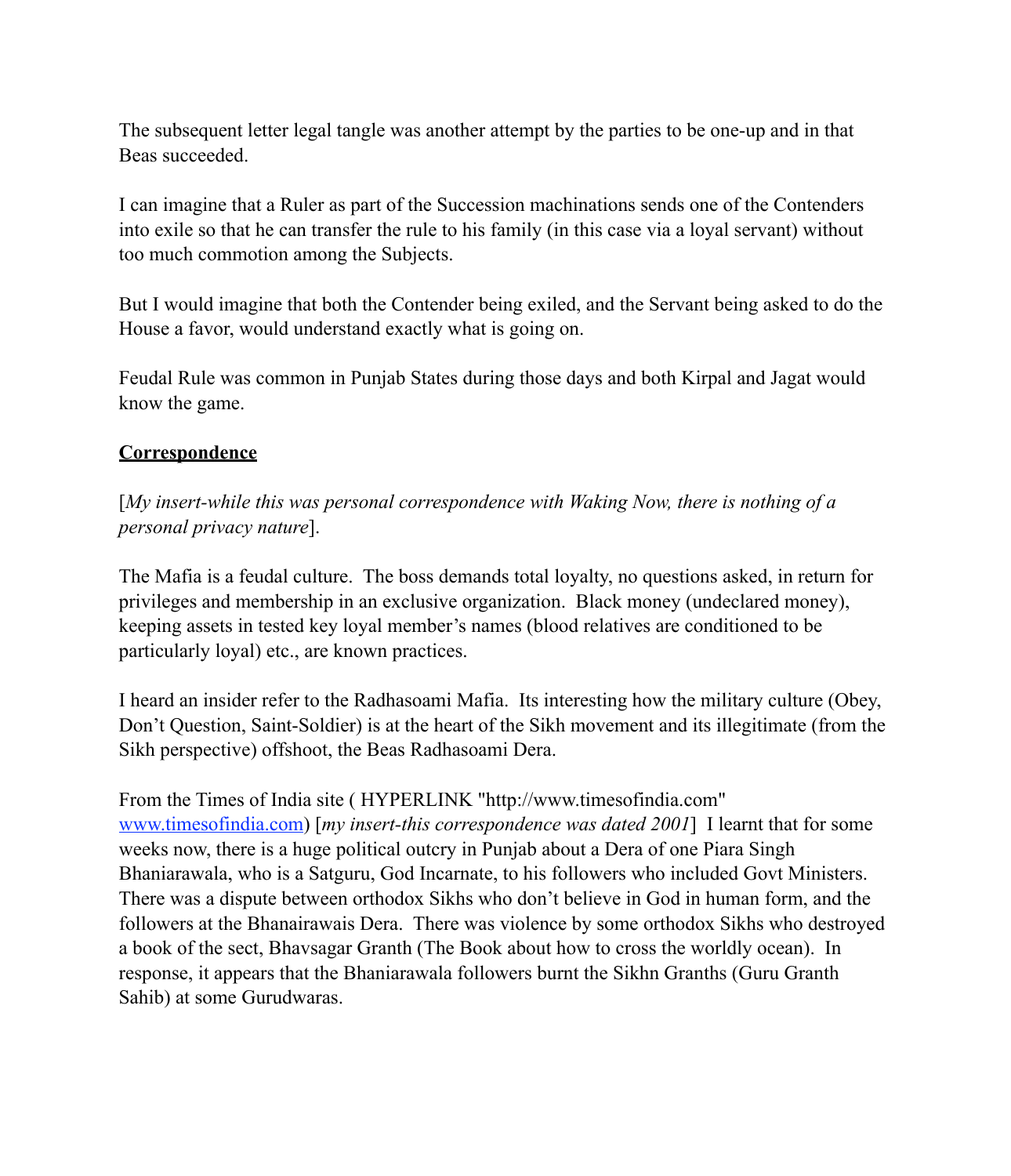The Sikh fundamentalists asked, I believe, for murder charges against the destroyers of the Granth, which they regard as the living Guru.

Now the Bhaniarawala Satguru is in jail. There is a judicial inquiry instituted on the whole affair. The Sikh religious leaders are calling the Sikh masses not to associate with the various Sants (Saints and Babas) and their Deras (which of course includes the Beas Dera).

Interesting times.

## **Chapter 5**

Waking Now's comments on spiritual awareness since leaving RSSB and what prompted the departure

The first seed of doubt came to me on picking up Krishnamurti's book Think on These Things, at a US airport. I realized for the first time that there was an important area in my life which I had accepted without my own questioning. That prompted me to learn of my Indian spiritual traditions first through reading whatever I felt like reading and later through travel to whichever places of pilgrimage in India caught my intuition.

I was struck by the grandness of the Indian vision expressed in the Great Sayings such as "You are That' which gave every human being the highest possible inherent value and also by the Eternal Dance of the symbols for Shiva.

I realized clearly that Sikhism was a branch of the Hindu tradition and Radhasoami was a branch of Sikhism and during the process of branching the wholeness of life at the roots was lost.

From there I moved to a study of the Buddhist traditions and realized that the stillness and silence of Buddha and the stillness and silence of Shiva were the same.

I also realized that all effort to obtain spiritual (mental) experiences was a terrible waste of one's time and energy and took one away from the wonderful opportunity to respond attentively to what faced us at every moment coming to us, one by one, always newborn. I shudder at the stories I heard at the Dera of these 'advanced souls' moving about there with their attention in their Guru's form or in some brain sounds, while the precious newborn unique moments slipped away for lack of full attention.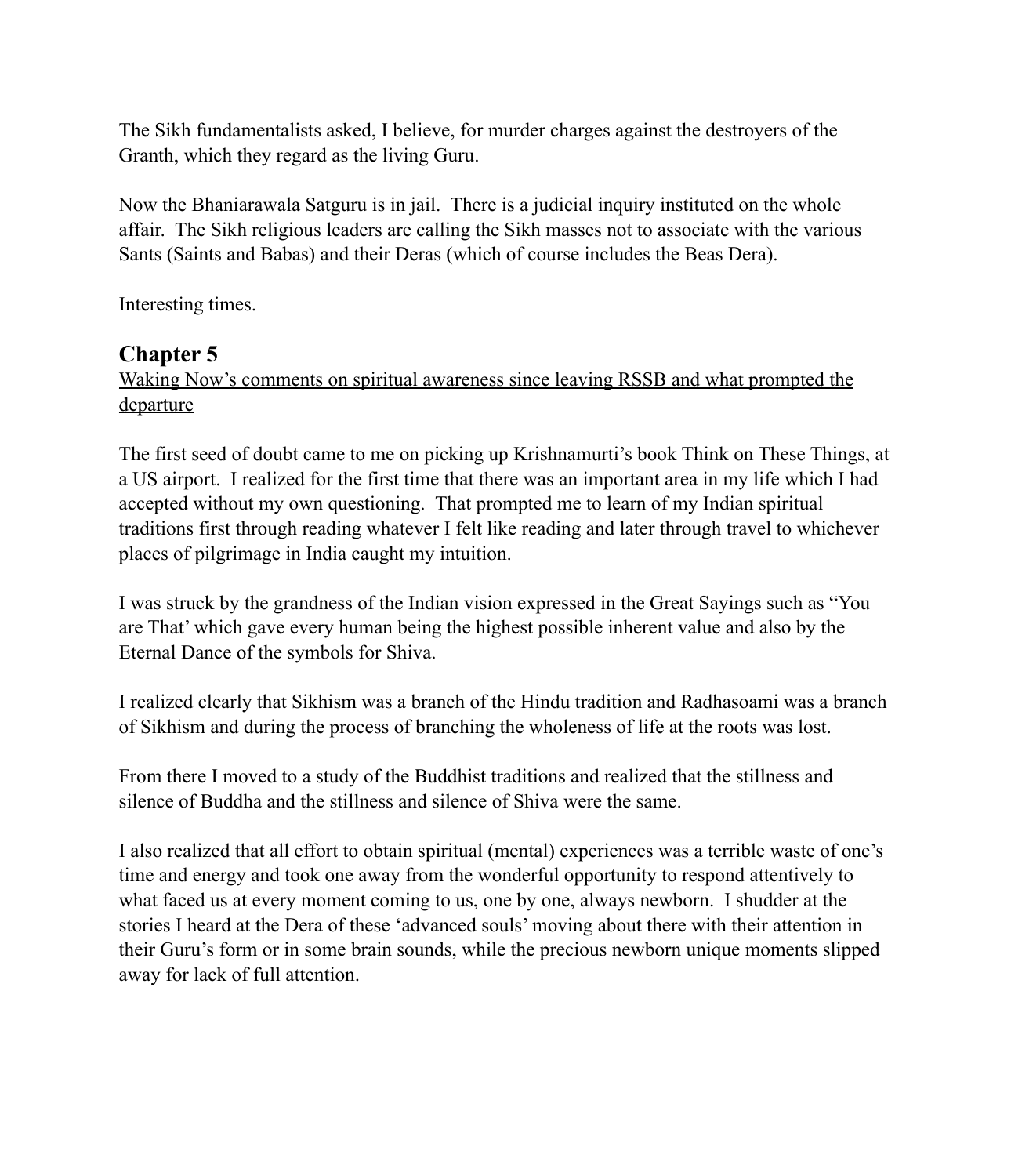When I finally left RSS Beas and faced cultic wrath, I had a Great Doubt and some anger in what had trapped me in all those years and the habitual attachments just fell away.

I have of course to contend with a diminutive social life because I jettisoned my cult world view and the people there are not comfortable with free thinkers. I have family members who are unwilling to respond to questions about their life from their own true perspective. The mental straightjacket and lack of joy which I see in their life is sad.

I have now settled in the Zen way of living our ordinary life attentively as the most dignified way to live.

From my perspective, hearing the sound is nothing special, maybe your genes dispose you to have that sensitivity.

The shabad Master idea is just another idea, for catching people.

We are all alive, or to put it more obtusely, connected to our life force. That life force is not limited in any way to specific frequencies that may activate one's brain cells and create sounds etc.

We hear sounds, see things, feel the air, water, taste food etc. All are part of the experience of living.

To concentrate on specific frequencies out of an infinity as being very special is to start imprisoning oneself.

That finding out who one is, is an individual journey and all promoted paths are misdirections. That's why the Indian tradition allows a multiplicity of approaches. 'god' is everywhere and can be touched everywhere and in everything.

#### **Chasing Enlightenment**

You are quite right. Hard earned understanding is invaluable.

Ramana Maharishi is reported to have said that when you realize is was all a false chase and 'you yourself were It', you will laugh.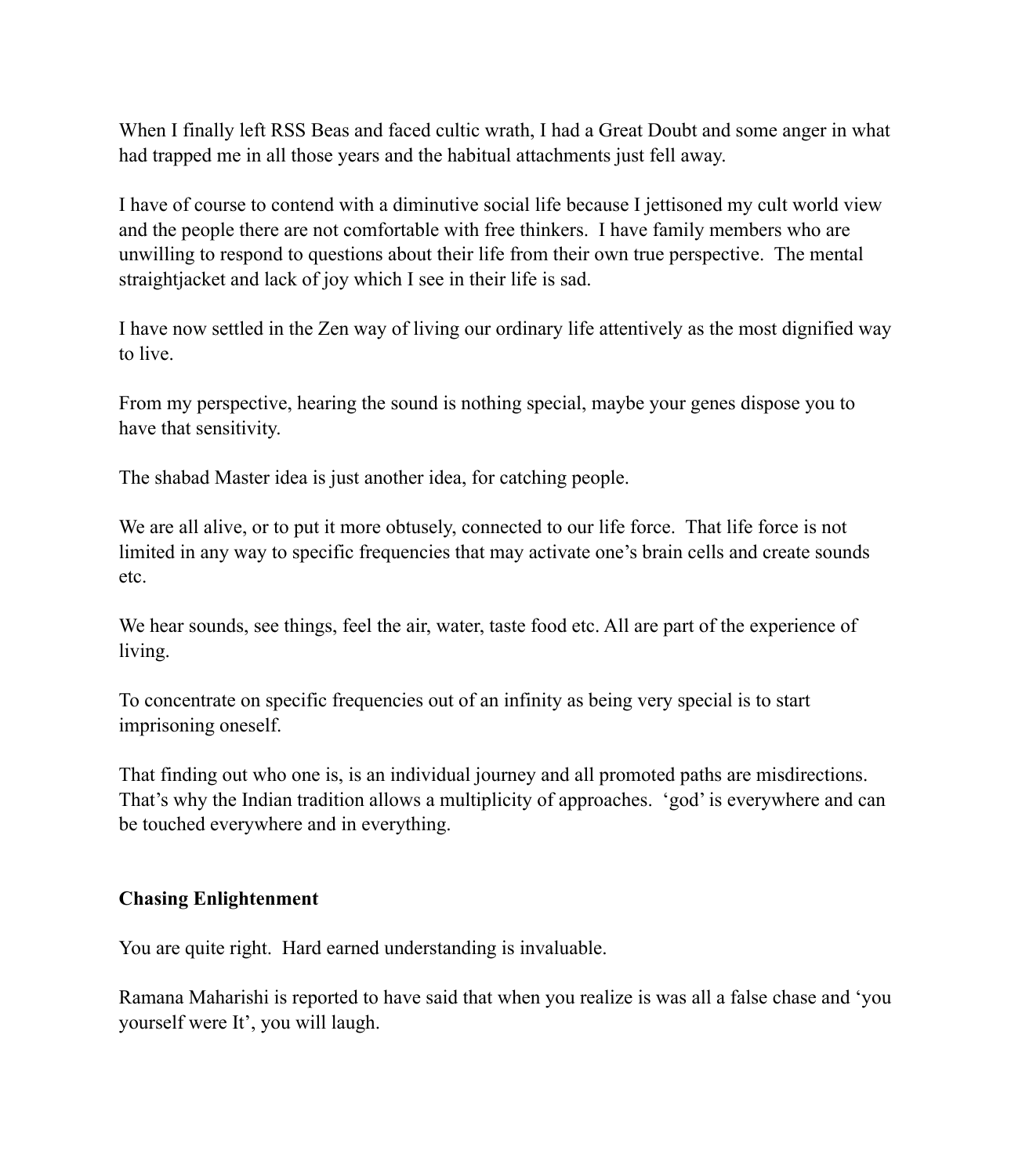There is a difference between seeking on one's own to understand life, and getting caught by a Guru to become a follower and believer.

In the first case, one remains alert and aware and fresh and finds joy in the discoveries.

In the second, one starts moving on the Royal Road to Dumbness, losing the appreciation of the beauty and vitality of one's life.

For me, there is no enlightenment experience to run after. Our daily life is the wonderful enlightenment experience. When we are fully attentive to it.

The question is when, if ever, do we sink into this understanding that there is nothing to achieve, and then, relax into our everyday life.

Different people have different episodes which cause all 'notions' of enlightenment given by others to just fall away. Then they settle down.

There is no one who has traveled down the road we are traveling because the 'road' to our awakeness is the whole space around us.

At any time we may look back on our own footprints and see the unique trail we have left.

\*\*

Krishnamurti pointed people in a Zen way towards living a life of freedom, free from the mental conditioning continually imposed on us by Societal leaders. The Institutional Spiritual Leaders are to be specially guarded against because we are conditioned to become trusting of them.

His message was: See and understand everything by yourself. Do not succumb to external pressures and enticements. Be Free.

He really taught nothing. Simply said, Live your own life sensitive of everything around you. Our mental freedom does not come from books or talks or other people, it comes when we connect with the core of our own Self.